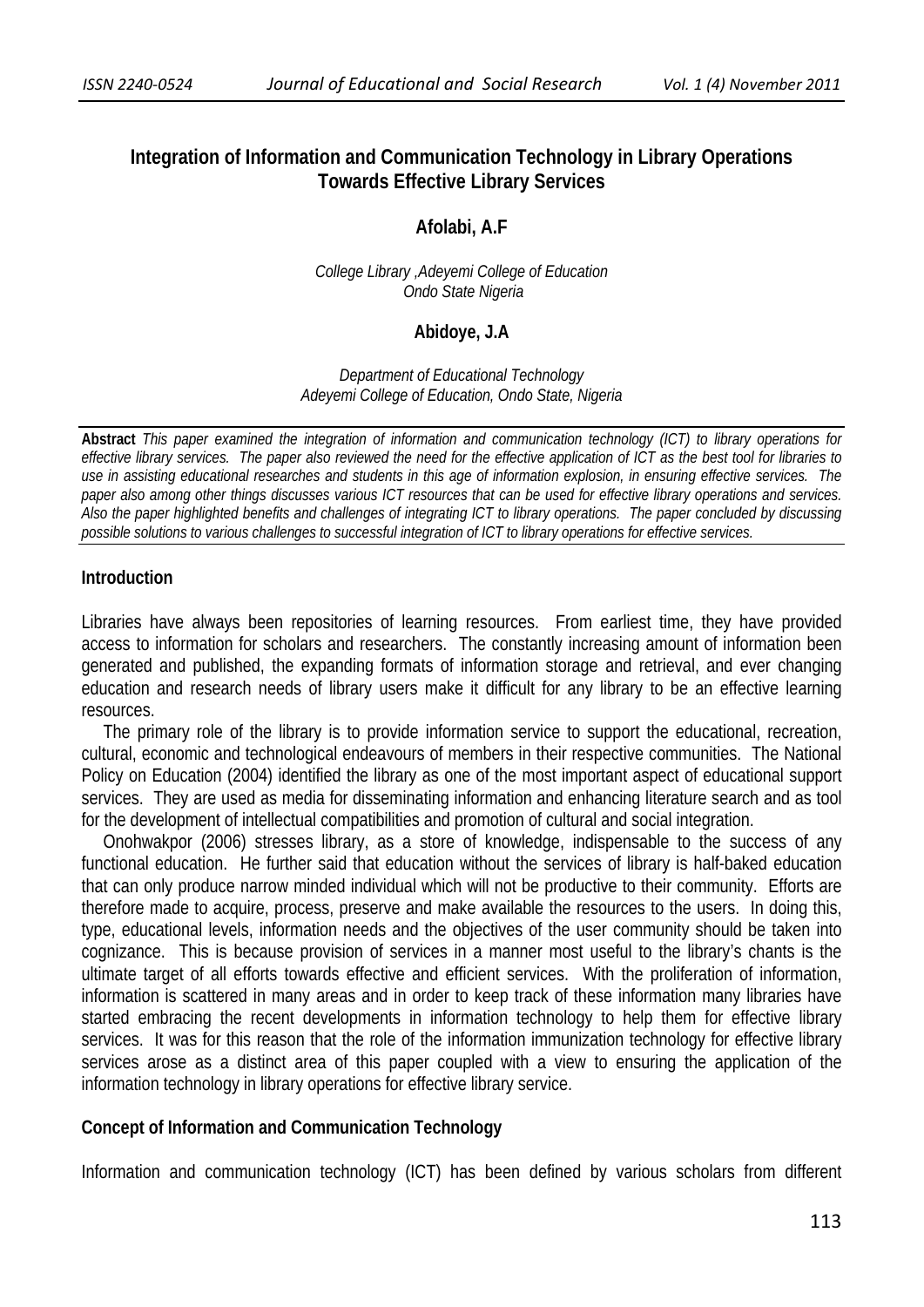perspectives. Ayodele (2002) defined ICT as electronic based technology generally used to retrieve, store, process and package information as well as provide access to knowledge. Aluko (2004) also described ICT as enabling technologies (both hardware and software) necessary for delivery of voice/audio, data (high speed and low speed) video, fax and internet services from point A to point B (or possibly to multiply B C etc) using wired and wireless media protocol (IP) and non IP networks. To Nwachukwu (2004) information and communication technologies (ICTs) is the application of computers and other technologies to the acquisition, organization, storage, retrieval and dissemination of information. However, in this context, information and communication technology is the use of electronic devices such as computers, telephones, internet, satellite system, to store, retrieve and disseminate information in the form of data, text image and others.

## **Types and Characteristics of ICTs**

Iwu (2003) categorized ICTs into the following:

- i Sensing technologies: these equipments gather data and translate them into form that can be understood by the computer. These include sensors, scanners, keyboard, mouse, electronic pen, touch or digital boards, barcode sensors or readers, voice recognition system, etc.
- ii Communication technologies: These are equipment that enable information to be transferred from the source to user. It also tries to overcome natural barriers to information transfer like speed and distance some of these include: facsimile machines (fax), telecommunication system, telephone, electronic mail, teleconferencing, electronic bulleting boards, etc.
- iii Display Technologies: These are output devices that form the interface between sensing, communication and analyzing technologies and human user. They include: computer screen, printers, television, etc.
- iv Analysis technologies: These are the technologies that help in the investigation or query of data, analysis and indepth query for answers for simple to complex phenomena in research procedures. A complete set of a computer system could be a micro, mini, mainframe or super scamper.
- v Storage Technologies: These technologies facilitate the efficient and effective storage of information in a form that can be easily accessed. They include: magnetic tapes, disks, optical disks cassettes, etc.

Cockrane (1992) identified the following reasons for the introduction of ICT in libraries:

- i The failure of the existing traditional methods to cope effectively with ever increasing volume in the library.
- ii To allow for easy integration of various activities in the library.
- iii Increase in library activities, that is organization and services.

## **Information and Communication Technology Facilities in Library Operations and Services**

The development and availability of information and communication technologies (ICTs) in libraries have today not only increased and broadened the impact of information resources at their doorsteps, but also placed more emphasis on effective and efficient services. Their applications in libraries, commonly known as library automation, have in deed continued to ease and promote quick and timely access to and transfer of information resources that are found dispensed round the globe. The following are some of the ICT facilities or resources that can be used for effective library operations and services:

a) **Computer:** Computer can be referred to as the backbone, nucleus or hub of ICT application. In virtually all ICT applications, the computer is interfaced with another devices in order to function effectively. Computer on its own can be used to perform the following function in the library: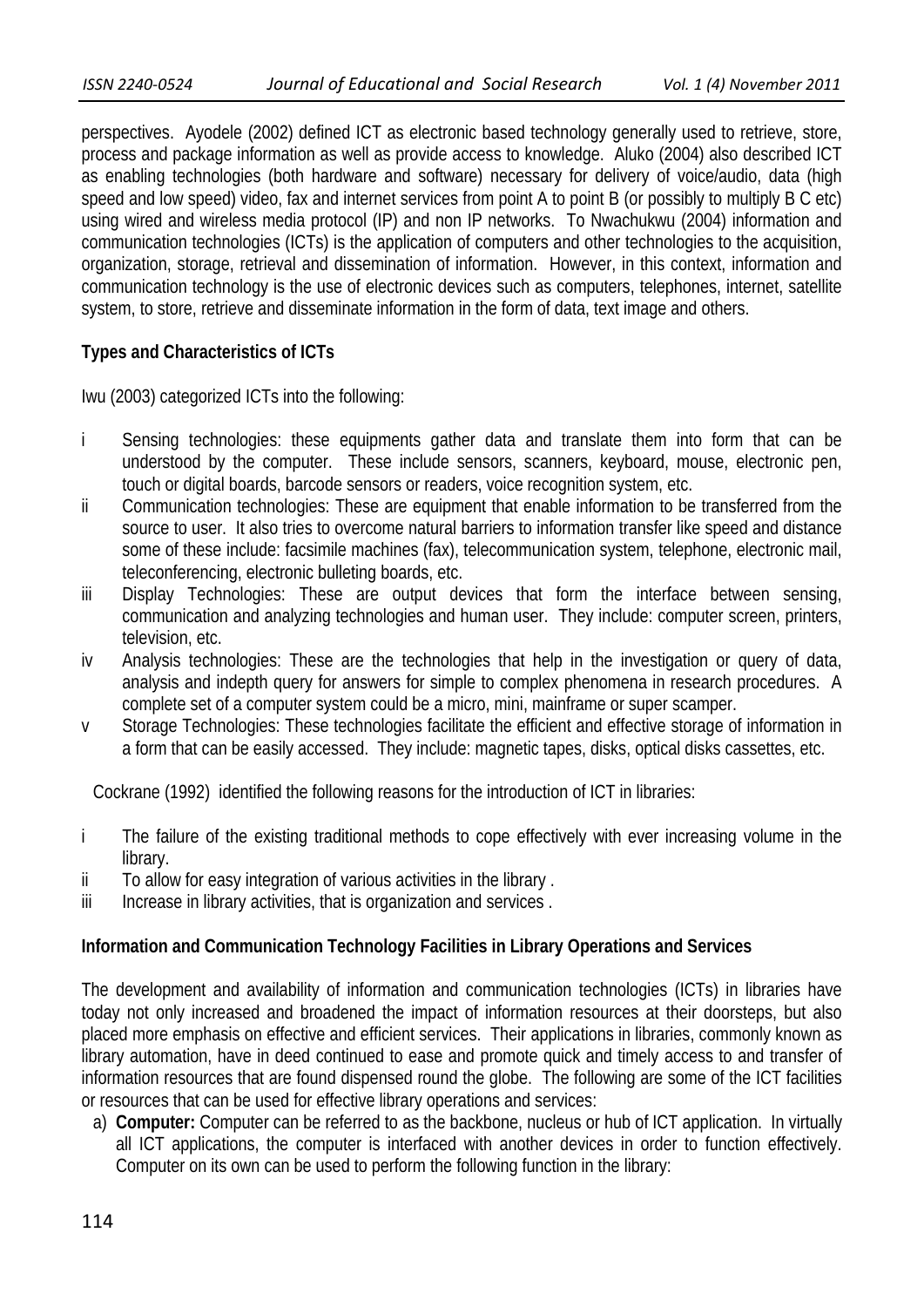- i Ordering / acquisition
- ii Circulation
- iii Library data base
- iv Inter library loan by two or many libraries that are connected
- v Documentation and administration
- vi Desktop publishing
- vii Budgeting
- viii Cataloguing and classification
- ix Serial management.
- b) **Internet Facility:** Internet is described as a worldwide network of computer and people. Built upon state of the art technology, the internet makes it possible for thousands of dissimilar physical networks that are not connected to one another and that use diverse hardware technologies to connect and operate as a single communication system. There are locations of various types of information on computer system linked to the internet. It is an important tool for global on line services.
- c) **Video Conferencing:** Through video conferencing, people at different locations in the world could be allowed to hold meetings. Offorma (2000) describes video conferencing as a means of linking up two or more remote computers, all of which have a small camera attached which enables the participants to see each other, to speak to each other and in some systems, to be able to start, send documents through the linked computer. Some libraries use this medium to source for information that not available in their own libraries and at the same time use this great medium to create awareness to users who are ignorant of the available of information resources in the library.
- d) **Electronic Mail (E-mail):** This medium can also be used to send and receive mails. This is commonly and widely used with the internet facilities. E-mail is very useful for sending messages to and from remote areas with enhanced network.
- e) **Networks:** This is a system of interconnected computers for sharing information and resources (Olusanya and Oloyede) this may involve two or more computers in a single office or several computers in different units across an organization or across the country. The networks include the local area network (LAN) and wide area network (WAN). With computer network, libraries can access and share information in different locations and download for users needs.
- f) **Expert System:** Vast amounts of information may be gathered, synthesized and manipulated before decisions are made or conclusion arrived at the some of the complex area of human knowledge. According to Burton (1992) expert systems encapsulate the knowledge and experience of the human expert and make them available to a wider audience. Within information work, expert systems have been applied in the area of cataloguing, classification and information retrieval (MCDonald and Wickert, 1991)

# **Services Rendered in the Library**

The various service provided in the libraries are complimented by available facilities, some of which are technology driven. In modern library, technology application in the provision and performance of library services provided by libraries to patrons. The utilization of emerging technologies in recent times in libraries worldwide has proved beyond reasonable doubt, that a library, whatever its services can perform better when facilities are adequately provided to enhance access to the content of the library.

 However, the services rendered in a library differ from are library to another, depending on the clientele, the parent body and type of library. Idowu (2011) enumerated the following library services according to the international standard: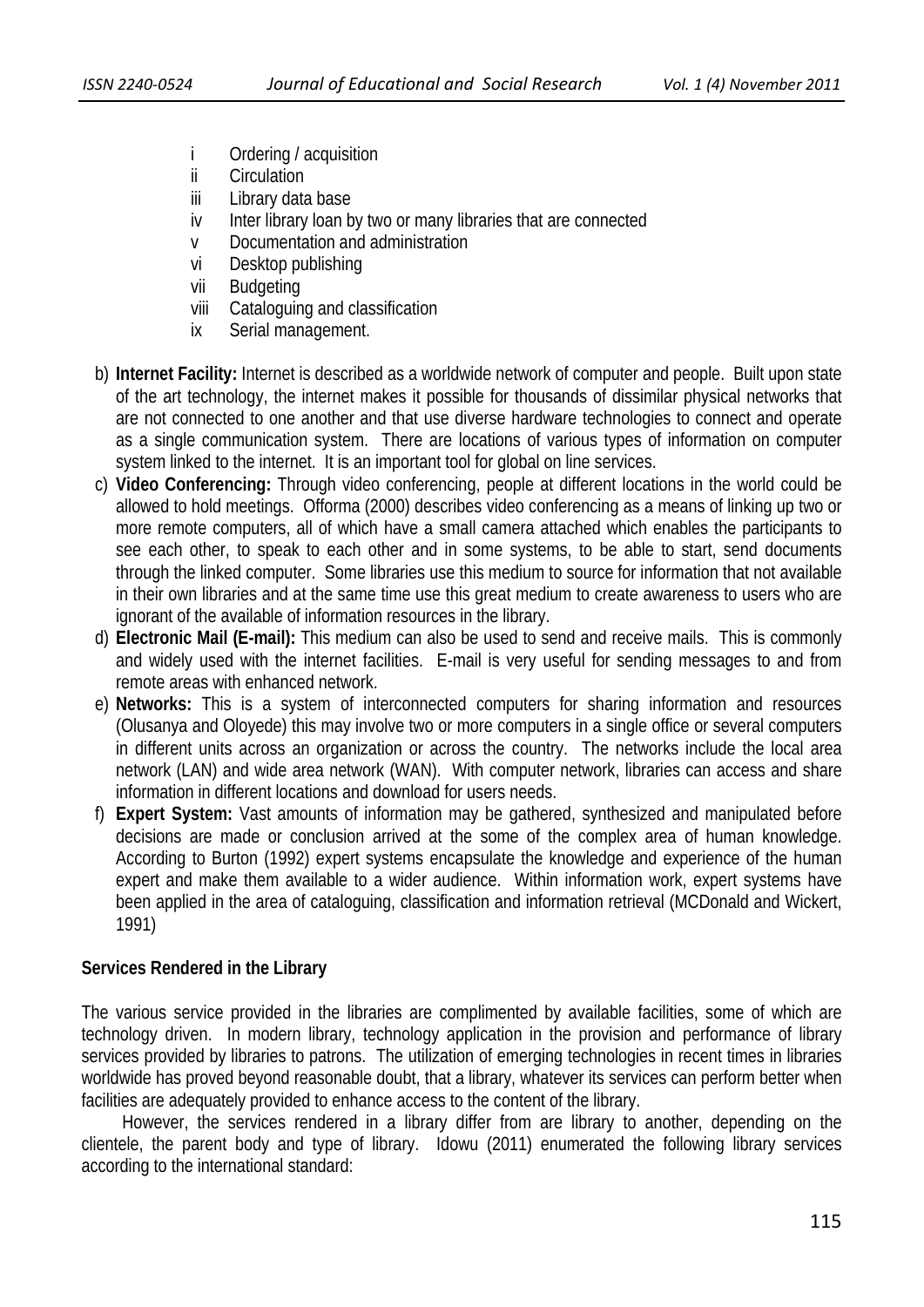- Reference services
- Document delivery service
- Borrowing, renewing and reserving
- Computerized interactive search
- Technical services
- IT services
- E-library services
- Serials services
- Exhibition and displays
- User education
- Selective dissemination of information (SDI)
- Current awareness (CA)
- Referral service
- Reprogprahic Service
- Counseling service
- Webliographic service

## **The Role of Librarians in Delivery of Effective Services**

Based on clarity in making choices and in concentrating on the main priorities and confidence in talking about teaching and learning issues, the librarian is required to manouvre the library into a strategic position within the school system.

Four strategies:

- 1. Positioning
- 2. Proactivity
- 3. Persistence
- 4. Patience

**Positioning:** Ensuring library is represented the main curriculum planning committees - seizing opportunities to get involved in college initiatives and into other areas of curriculum management team.

**Proactivity:** Is likely to be college specific, since each college has its own concerns and priorities. A strategic proactivity involves taking overall responsibility for the college internet and educational IT programmes and making this work. So that the college is now a show – case for this type of work.

**Persistence:** Pursue issue – proposals monitored, reminders sent – willing to be a member of several committees. Library development is seldom a smooth and painless process – staff cut, finding problems imposed changes on librarians' roles etc.

**Patience:** Being ready to wait for the opportunity to become proactive without creating undue resistance by trying to bounce people into change. Librarians are 'true believers' but not necessarily make the best advocates, hence the need for patience or cunning!!

## **Role of ICT in Effective Library Services**

Nwankwo (2006), opines that ICTs application to library works and services could be seen as the best way that could be used to assist researchers to adequately solve their literature need for effective research activities. This, according to the writer, is because the application of ICT to library operations greatly helps in the provision of efficient reference and information services, the utilization of network operations such as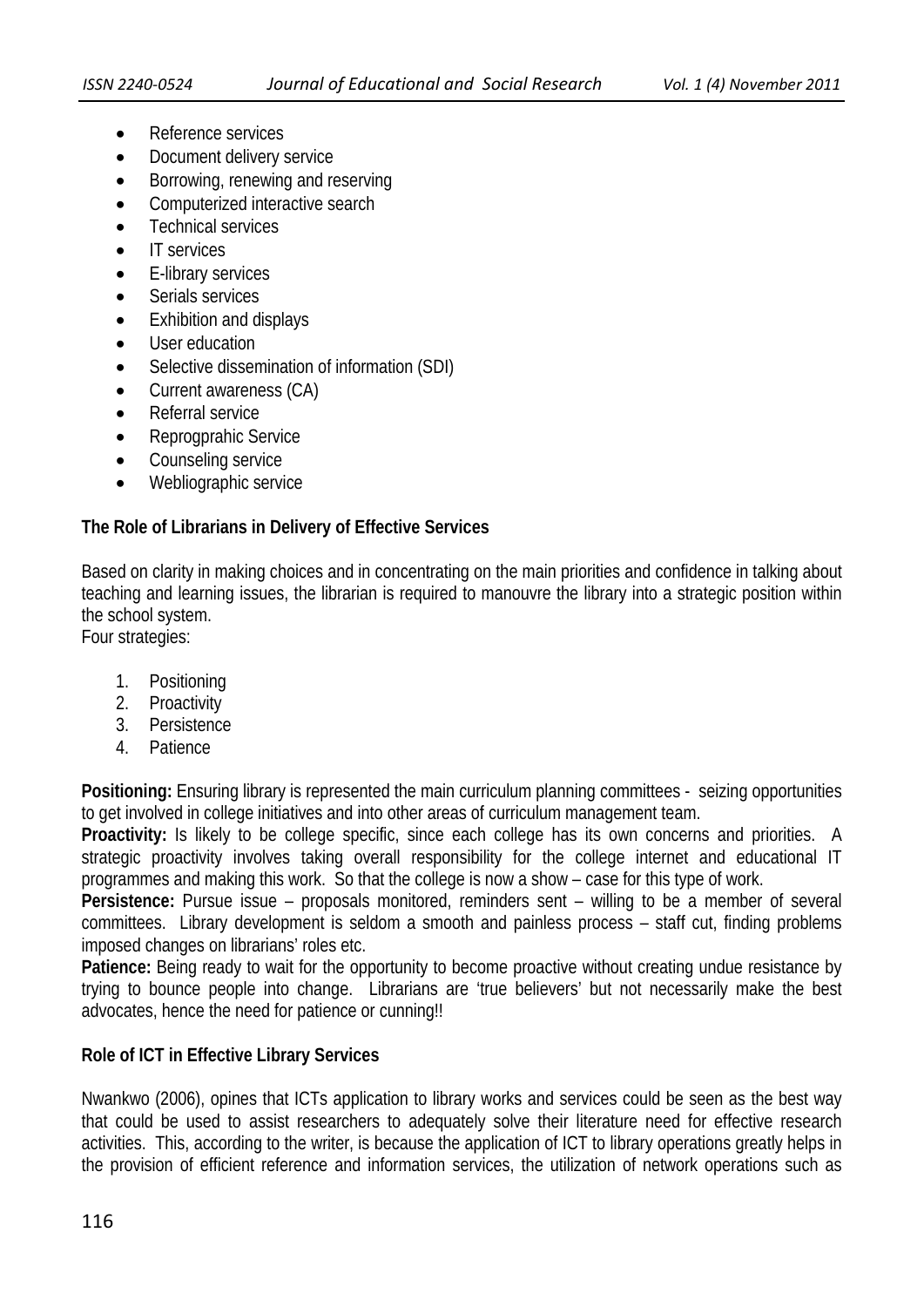cataloguing, authority control, inter library loans and co-operation and in the participation of international bibliographic project. Also Dike (2000) claimed that instant access to information from a multiplicity of source is one of the major roles of ICT application to library services. Not only can it help in locating the materials where the required information can be found easily but ICT helps in sorting out what information is relevant from a mass of irrelevant information.

 The use of ICT has impacted on library services according to Igbeka (2008), Adebisi (2009) and Uwaifo (2010) in the following ways:

- 1. Online Public Access Catalogue (OPAC): It is the computer form of library catalogue to access materials in the library.
- 2. No Physical Boundary: The user of a digital library need not go to the library physically once it is connected to the internet.
- 3. Storage Capacity: Digital libraries have the potential to store much more information, since it requires very little space to contain it.
- 4. Indexing and Abstracting Services: With the aid of ICT, database of print and audio-visual materials can be created and indexed. Also, ICT has made it possible for information seekers to conveniently access a wide range of library produced abstracts (indicative or informative).
- 5. Preservation and Conservation: An exact copy of the original can be made any number of times without any degradation in quality.
- 6. Inter-Library Loan: Needed materials from other libraries can be received within the shortest time through the email, courier services.
- 7. Access to Electronic Resources: Electronic resources are internet based resources such as electronic journals, reference sources, books etc.
- 8. Document Delivery Service: Document can be sent to needed users through e-mail, fax, etc.
- 9. Library Retrieval Systems: This involves using Compact Disc Read Only Memory (CDROM) technological mechanism of acquisition of specialized CD-ROM databases in various courses such as sciences, law, technology, agriculture, social sciences, medicine, humanities etc. the prominent ones are MEDLINE in medicine, AGRICOLA and AGRINDEX in agriculture, LEXIS and NEXIS in law, INIS and AGRIS in pure sciences and Public Affairs in social sciences. They are available commercially.

Online Public Access Catalogue (OPAC) is a great relief to users of the library catalogue in the sense that, different users can search for the same information at the same time using different terminals which is impossible through the traditional card catalogue. Also, users can search the online library catalogue through ISSN, ISBN, and combination of title and author etc. Overdue notices are generated and sent to users through their e-mails. Users can reservation and overdue notices in the OPAC system. In the area of reference services, chat technologies, Ask a Librarian, Electronic-mail, fax, telephone, Compact Disc-Read Only Memory (CD-ROM) are used to answer users queries by the Reference Librarian in the technological age (Segun, 2003). Students and researchers can search, read through a single CD-ROM the 30 volume Encyclopaedia Bridtannica/Americana in the library and printout needed pages. Adequate security of those materials must be taken care of by the porters and other library staff.

 It may also be noted that current and relevant information are accessed and downloaded by users through the internet. Some higher institutions libraries in Nigeria are connected to the internet and subscribe to online journals where various databases are searched and used by students and staff in various disciplines. It is a plus to those libraries fin the area of providing current and relevant information to their users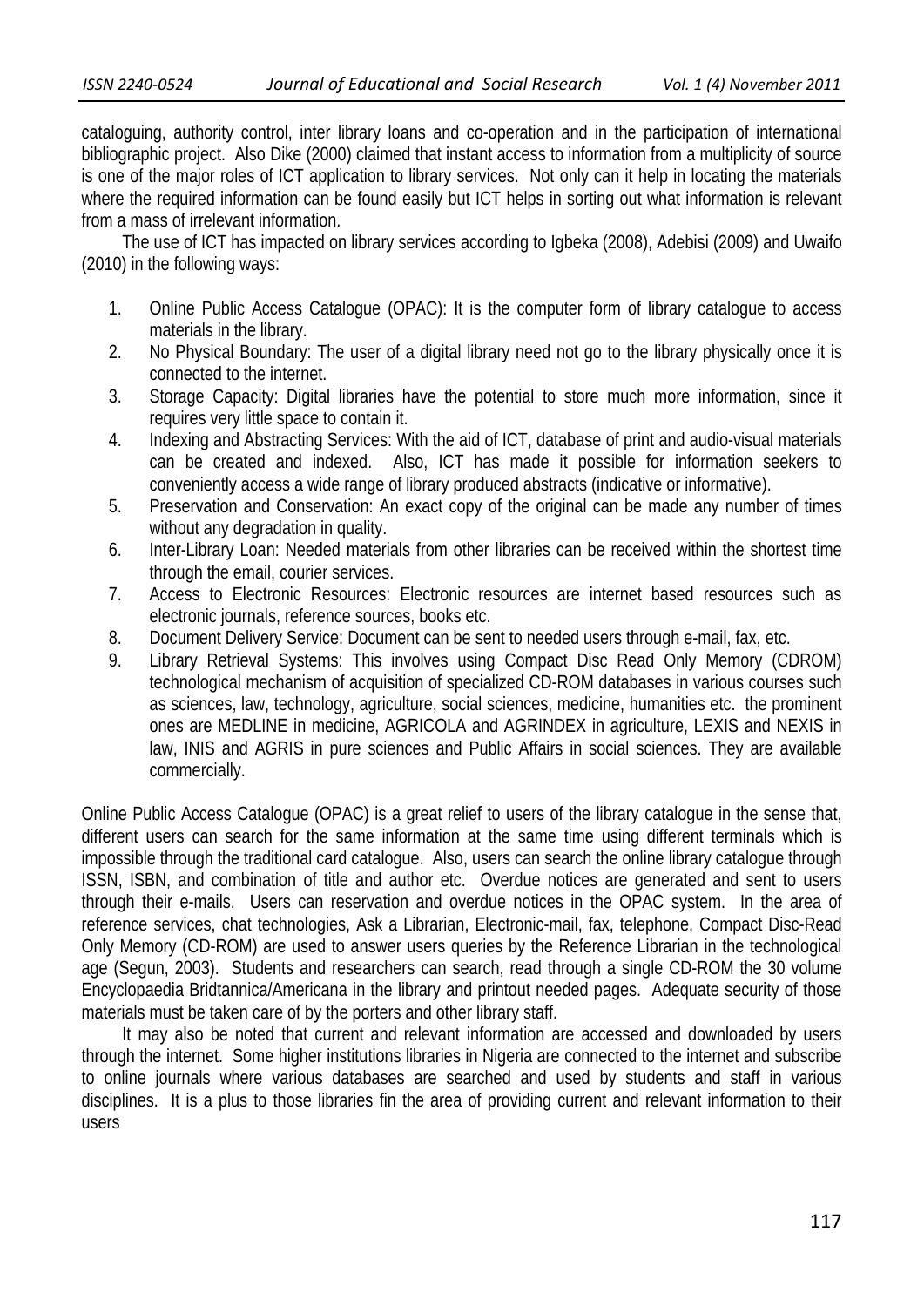## **Barriers to ICT Integration in library services**

- **Poor infrastructural Facilities:** The problem of poor infrastructural facilities especially erratic power supply have been the major cause of set back in the integration of ICT in library services. Government should therefore provide enabling environment that would allow donor agencies to provide investors particularly those in information sector to take full advantage of recent advances in information technology to bring our libraries up-to-date. In this regards, efforts should be made to make the Nigerian technology limited and power Holding services more efficient that what is currently obtained.
- **Low Level of ICT Compliance:** Many users and members of the library community require knowledge of ICT. To meet this challenge, libraries and librarians can help make ICT knowledge available by creating electronic learning centre within the libraries. Such creation will go a long way to satisfy knowledge thirsty citizenry whose only handicap is lack of opportunity.
- **E-Library:** The library can lose its relevance in ever-changing world of information technology, if nothing concrete is done. E-library could be used to deliver library services and make library facilities available to the reading public in a modern and cost effective way. By so doing, the relevance of the library could be further sustained.
- **Cost**: Despite the fact that ICT is applicable to library service, high cost of ICT equipment could not make it to be widely utilized by most libraries. Adidoye, Aderele and Adelokun (2010) stress that most library users and librarians could not afford the cost of common personal computer.
- **Poor Maintenance of ICT Equipment:** Most libraries lack conducive environments for keeping and effective functioning of ICT equipment. Besides, most of the ICT equipment are poorly managed by most libraries. In addition, the cost of maintaining ICT equipment are very high.
- **Frequent Change in Technology which Might Lead to Total Overhauling of the Existing System:** frequent changes in software upgrading leads to total overhauling of the existing system as we have in some academic libraries in Nigeria.
- **Lack of Sufficient Monetary Allocation/Poor Funding:** most libraries do not allocate sufficient money to the building of ICT infrastructure.
- **Lack of ICT Policies:** There is a lack of systematic ICT policy in most libraries in developing countries which impedes the deployment of ICTs.
- **Inadequate Technical/Skilled Manpower:** There are deaths of technical manpower in the area of ICT in Nigeria. Faulty equipment is abandoned in some libraries because there is no knowledgeable staff to repair them.
- **Inability of the Government to Monitor Effectively the Policy on Information Technology:** various polices on ICTs in Nigeria like NUNET, school-net etc are not properly monitored. Also, there is lack of systematic ICT policy in most libraries in developing countries which Nigeria is part of them.
- **Erratic Power Supply:** ICT infrastructures depend mostly on electricity to function and access the needed information.
- **Technophobia:** the use of ICTs is easier for younger libraries. Several studies, according to Ezeani have shown that older librarians find it difficult to use some of these newer technologies.

# **Possible Solution to ICT Integration in Library Services**

- 1. Government should endeavour to vote huge amount of money for ICT infrastructural development in libraries.
- 2. There should be training and retraining for library staff at all level in respect of use of ICT.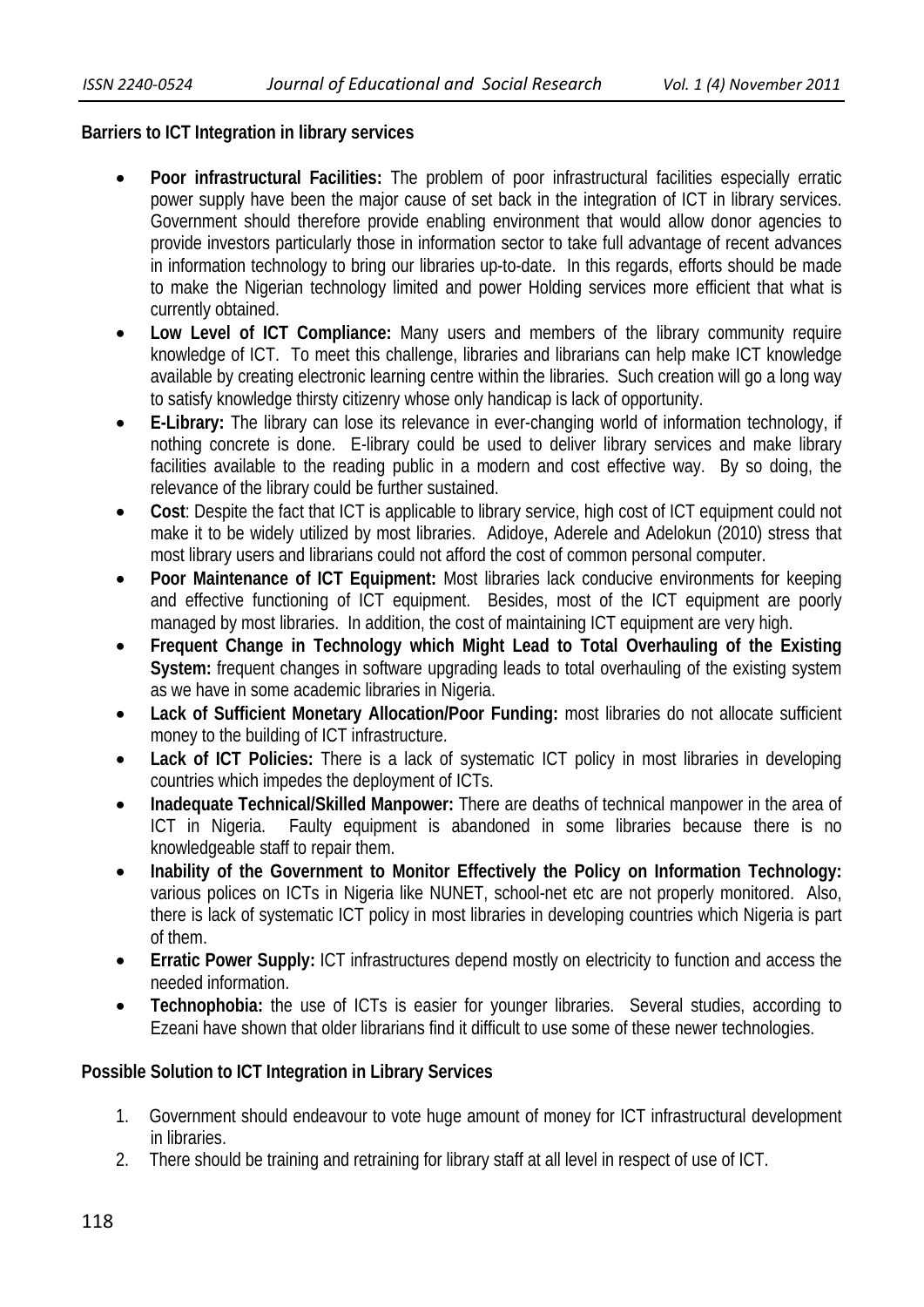- 3. The concept of e-library should be revitalized in Nigeria libraries.
- 4. All taxes on ICT resources should be removed. Also where possible there prices should be subsielized
- 5. ICT equipment should be service regularly by expert, fault should be promptly connected.

## **Conclusion**

Despite the challenges facing the availability and usability of ICTs in Nigerian libraries, librarians and authorities in various institutions must find means of making the facilities and resources discussed in this paper available to their users. It may be noted that if the libraries are provided with the various ICT facilities by the various authorizes with adequate funds cum power supply, users and staff of the libraries will utilize the resources. Staffs that are not ICT comphant may be shown the way out if they refused to change for better.

## **Recommendation**

This paper therefore suggest and recommends the following; as a means of enhancing and facilitating maximum use of ICT in library service and operations.

- There must be adequate planning and survey by any library before the introduction of ICT in order to forestall frequent change in the use of the hardware and software;
- Libraries in their zeal to provide qualitative service should open an electronic library where users and library community who do not have the knowledge of the use of ICT can be trained so as to develop the skill on how to exploit the information available for them in the ICT media.
- Adequate funds should be provided by the government and all stakeholders in education sector. This is necessary to enable libraries acquire and procure all ICT equipment that can improve the quality of their services.
- Librarians should equally partake in ICT utilization in the educational enterprise as a developer and not an operative. This he could do by seeking appropriate training, consulting teachers and always considering curricula related educational needs and involvement. However, it is important that in the enthusiastic embracing of the introduction and application of ICT in the library, librarians should not neglect basic tasks like shelf tidying, stock editing and overdue recall.
- There is need for complementary efforts by different stakeholders (librarians, governments etc) to support effective ICT revolution in Nigeria. Appropriate training should be given to librarians in order to improve the qualities of their services.

## **References**

Dike, V. (2005) More than Computers Information Technology in Library and Information Service Education, Ibadan: NALISE 50-59.

Abidoye, J.A. Aderele, S.O. and Adelokun, A.K. (2011) Information and Communication Technology (ICT) and Teacher Education Programme in Nigeria. Nigerian Journal of Teacher Education and Teaching Vol. 9, No 1, pp. 92-99.

Burton, P.E. (1992) Information Technology and Society: Implications for Information Professionals, London: Library Association.

Idowu, A. O. (2011) Effective Library Services in the College, A paper deliver at the 1st Library Workshop at Adeyemi College of Education, Ondo.

Igbeka (2008), Adebisi (2009) and Uwaifor (2010) Enumerated the Impact of Information and Communication Technology (ICT) in Library Operations and Services thus: from pp. 2-8

Nwankwo, A.N. (2006) The Need for ICT Education for Effective Library Work and Services, paper presented at the 2006 Department of Library and Information Science Seminar, 5th – 10th February.

Okoni, E. Ani (2007) Information and Communication Technology (ICT) Revolution in African Librarianship: Problems and Prospects.